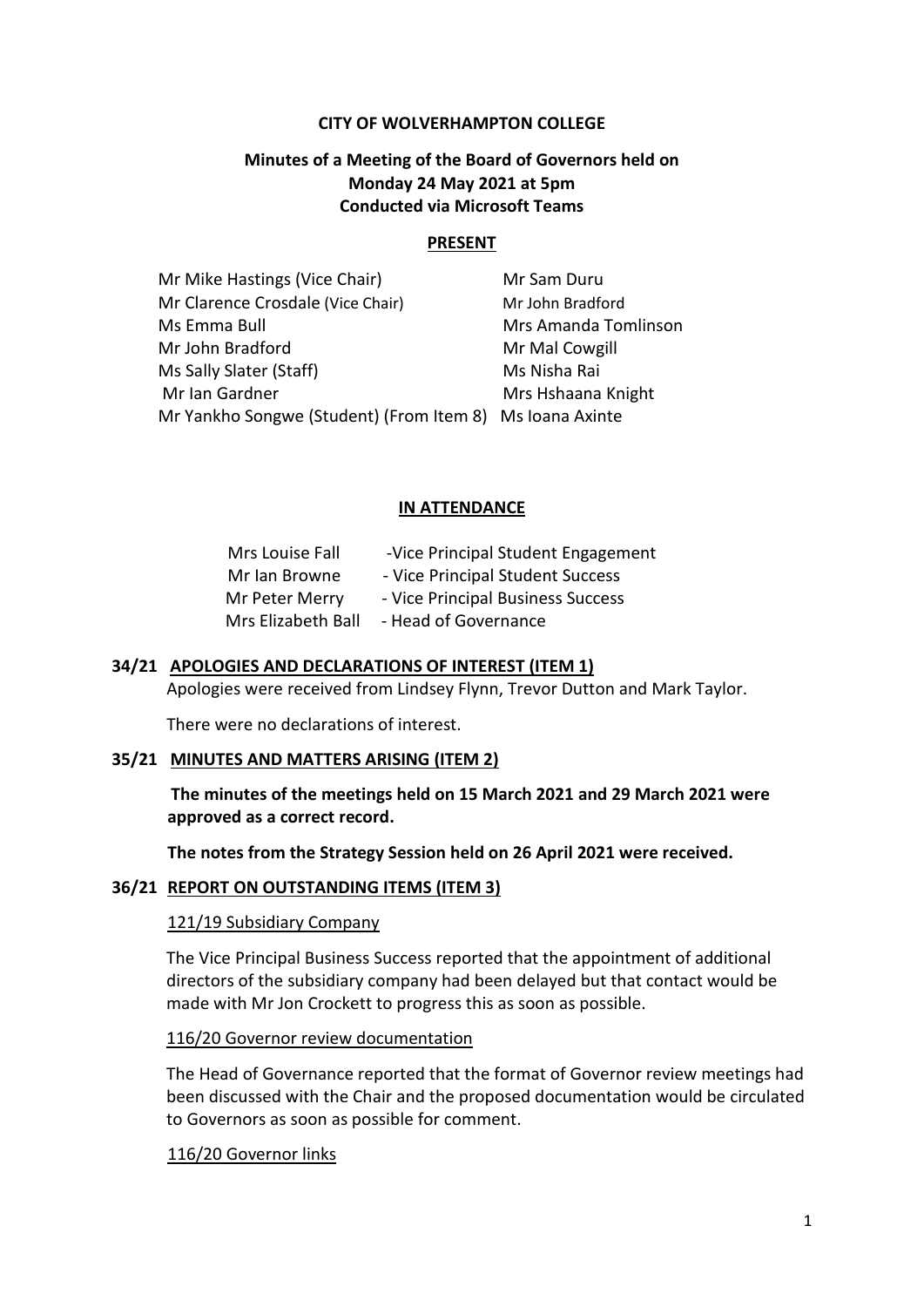The Head of Governance reported that links were being established for new governors and that it was anticipated there would be an opportunity for governor link activity to take place before the end of the academic year.

# 124/20 FE Commissioner Action Plan

It was noted that an update on the plan would be considered as part of the meeting.

# 115/20 Key Performance Indicators

The Principal reported that the KPI's would be reported at the next meeting. He advised that as part of the Strategic Development Improvement Plan consideration was being given as to whether the KPI's should be rebased in view of the impact of the COVID 19 pandemic.

# 127/20 Board of Governors self-assessment

The Head of Governance reported that the intention was to update the Governance Development plan taking into account the outcome of the Independent Board Review and to feed this into the self-evaluation process for 2020/21 as the report had not been available until March 2021.

# 06/21 Pay award

The Principal advised that this would be discussed as part of the report on People Engagement.

# 02/21 Property Strategy

The Vice Principal reported that this related to the proposed disposal of the Newhampton site. He advised that discussions were ongoing with the Charitable organisation that is in occupation of the site and he anticipated that he would be able to provide an update in the summer.

# **37/21 CORRESPONDENCE (ITEM 4)**

# Letter from Gillian Keegan MP to Stuart Anderson MP

The Principal reported that following the announcement that the tolerance for ESFA adult provision would be set at 90% this year resulted in sector led correspondence being sent by College's to their local MP's.

The concern was that tolerance had been set at a higher level than last year when it was 67% and that this was against a background of fewer learners and less provision.

Governors were advised however that the College believed that the threshold of 90% will be achieved.

Governors noted that the letter referred to funding being devolved in the Mayoral Combined Authorities and asked what the position of the West Midlands Combined Authority was.

The principal advised that the majority of the College's income is via the West Midlands Combined Authority and therefore the threshold and any clawback is within their discretion.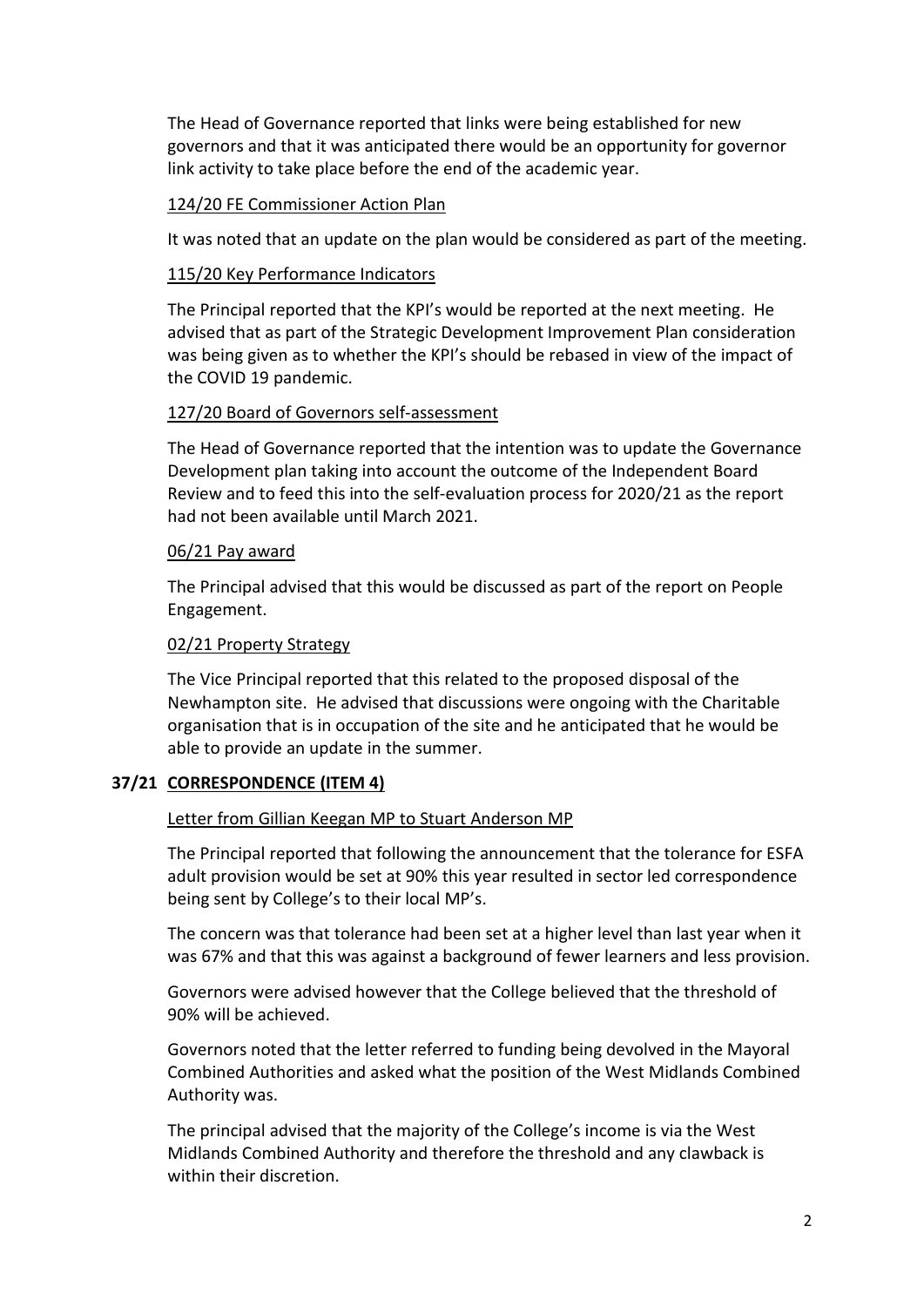It was noted that so far the Combined Authority have taken a longer term view and not clawed back funding.

# Letter form the Secretary of State

The Principal advised that the correspondence was primarily aimed at HE institutions but that the prevention of antisemitism was something that the College needed to be aware of.

Governors asked if there was a suggestion that College's needed to take action to support or adopt the International Holocaust Remembrance Alliance.

The Vice Principal Student Engagement replied that institutions are being encouraged to adopt the Alliance and that the College will have an HE group meeting with the University after half term and discuss how they are taking the matter forward.

She also advised that the College is being strengthened to emphasise that antisemitism will not be tolerated.

**It was agreed that an update would be provided to the Board of Governors at their meeting in July 2021.**

# **38/21 ACTION PLANS (ITEM 5)**

# **FE Commissioner**

The Head of Governance reported that the first two recommendations made by the FE Commissioner in relation to the review of composition and membership and the appointment of new Governors had been fully completed.

It was noted that the two remaining recommendations continue to be addressed but are subject to support being provided for the Capital Development and for improvements in cash reserves.

The Principal reported that he had been advised unofficially that the FE Commissioner would make a further visit to the College on 25 June 2021.

# **Independent Board Review**

The Head of Governance reported that six of the 12 recommendations had now been completed with the remainder being rated as green.

An update was provided in relation to the remaining recommendations with all targeted as being fully implemented by the end of the current academic year.

The Head of Governance reported that the Individual Reviews for Governors and the review of the Chair's performance would form part of the self-evaluation process for 2020/21.

Governors commented that there were many new Governors in place who would not be able to complete the usual full evaluation documentation. The Head of Governance advised that this would only be circulated to those Governors who had been in post at least since September 2020.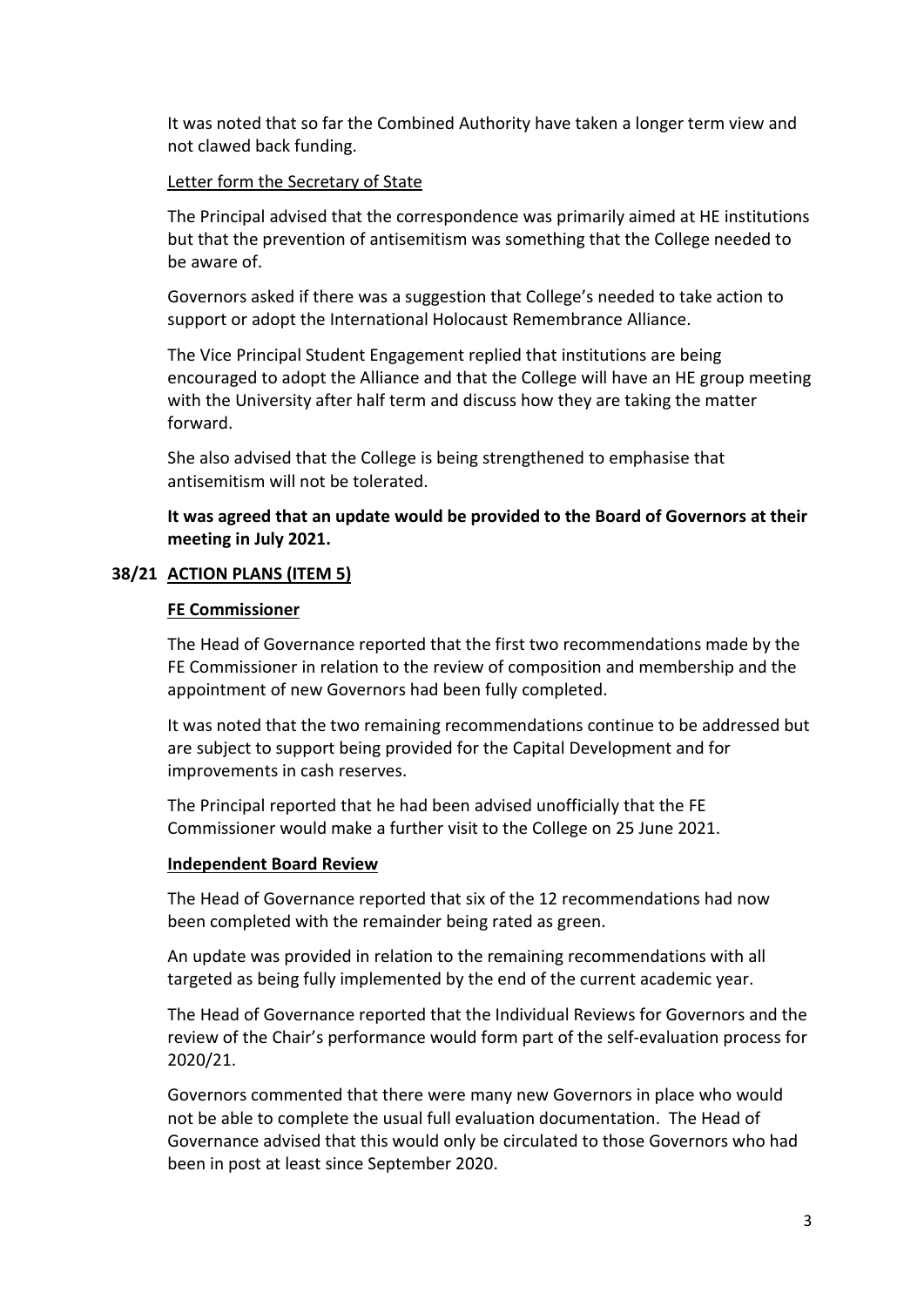### **It was resolved that the action plans be noted.**

### **39/21 CLQ AND COWTECHC UPDATE**

The Vice Principal Business Success delivered a presentation to the Board of Governors in relation to:

CLQ and CowTechC Funding update

Post 16 Capacity Fund

Accommodating Electric Vehicle Provision.

### **CLQ and CowTechC Funding Update**

The Vice Principal Business Success reported that that the bid for funding that had been submitted to the West Midlands Combined Authority had been considered by the Investment Board and was now being placed before the Investment Board for consideration on 28 June 2021. If successful this would be a bonus for the College as this funding had not been included in the assumed funding previously.

It was reported that the approval of the Towns Fund bid at a lower rate meant that the amount to be provided to the College was reduced, however if the funding is received from the Combined Authority this will be sufficient to continue with the build at Wellington Road.

The Vice Principal Business Success advised that the bid to the Further Education Campus Transformation Fund formed the largest element of potential funding. The bid for funding was submitted in March 2021 and it was anticipated that the outcome of the stage 1 bids would be published on Friday 21 May 2021. To date however, no announcement has been made.

If the College is successful at stage 1, the full bid will need to be submitted by the end of July 2021.

### **Post 16 Capacity Fund**

Governors were informed that on 18 May 2021 the Government published the guidance and application form for the Post 16 Capacity Fund which is intended to support post 16 providers accommodate demographic increase in 16-19 year-olds.

The deadline for submission of applications is 14 June 2021.

The Vice Principal Business Success outlined the potential developments that could take place at the Wellington Road site which had been identified through the curriculum planning process and growth in numbers.

These were provision of extra workshop space in the Innovation Centre and in the JLR workshop. Additional classrooms could also be provided in the Learning Resources Centre.

It was emphasised that the College would be eligible as there is evidence of demographic growth over the next 6 years and would also address the need for additional capacity in construction.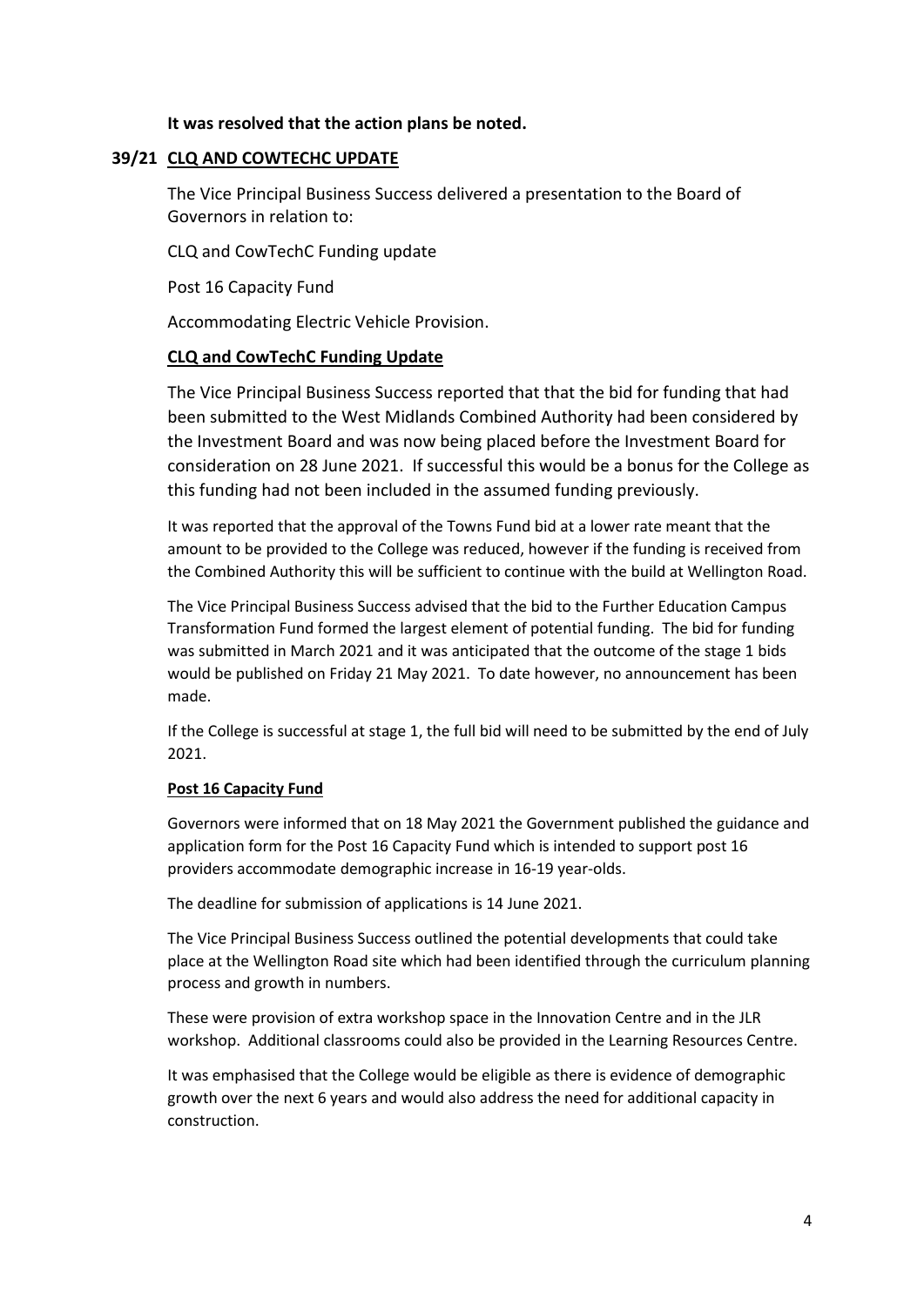It was reported however that there is an expectation that Colleges will provide a contribution of at least 15%. If not, points are deducted from the bid, points are also deducted where there are late accounts and a modified audit opinion.

Governors noted the challenges associated with applying for the funding and the need to meet the tight deadlines with an expectation that most of the spend would be before the end of the Government's financial year and that all spend must be before August 2022.

As a result, the Vice Principal Business Success advised that there was a need to move quickly and to carry out design work and costing. He reported that a local firm of architects had been approached to carry out this work and a quote was expected in the near future.

In view of the tight deadlines, the Vice Principal Business Success reported that his proposal would be to use the West Midlands Framework as the procurement route. He reported there had been at least one expression of interest in carrying out the work and requested the Board of Governors to approve the method of procurement.

The Vice Principal Business Success also highlighted that clarification was being requested about the expectations in relation to BREEAM there will also be a need to make small changes to the Property Strategy.

It was noted that there is a need for the Board of Governors to sign off the bid.

Governors asked whether the growth in students and profitability will be considered as part of the bid? The Vice Principal Business Success reported that the College's market share would be added to the growth and as a result he considered the College could make a compelling case.

Governors questioned whether the architects had been asked to undertake a feasibility study. Whilst some options had been identified they asked whether there was a view about what the bid would look like. It was commented that there may be a need to rely on architects cost estimates rather than contractor quotes.

The Vice Principal Business Success reported that he was working closely with the architects and that the first question was whether they could complete the designs within the necessary time frame. There was a 7% contingency allowed within the funding but any further additional costs would have to be funded by the College.

He advised that whilst each of the options would be scoped the addition of a further mezzanine in the Innovation Centre would provide the best value as the stairwells are already in place as are the necessary services. Funding for the JLR would also be beneficial. He indicated however that whilst extending the LRC is desirable it is not as essential as the two other proposals.

Governors were fully in support of a bid being submitted for funding and the Principal advised that whether the College would be able to make a contribution depended on the costings.

They asked however about delivery of the projects and whether we can meet the timescales in terms of the bid and the spend.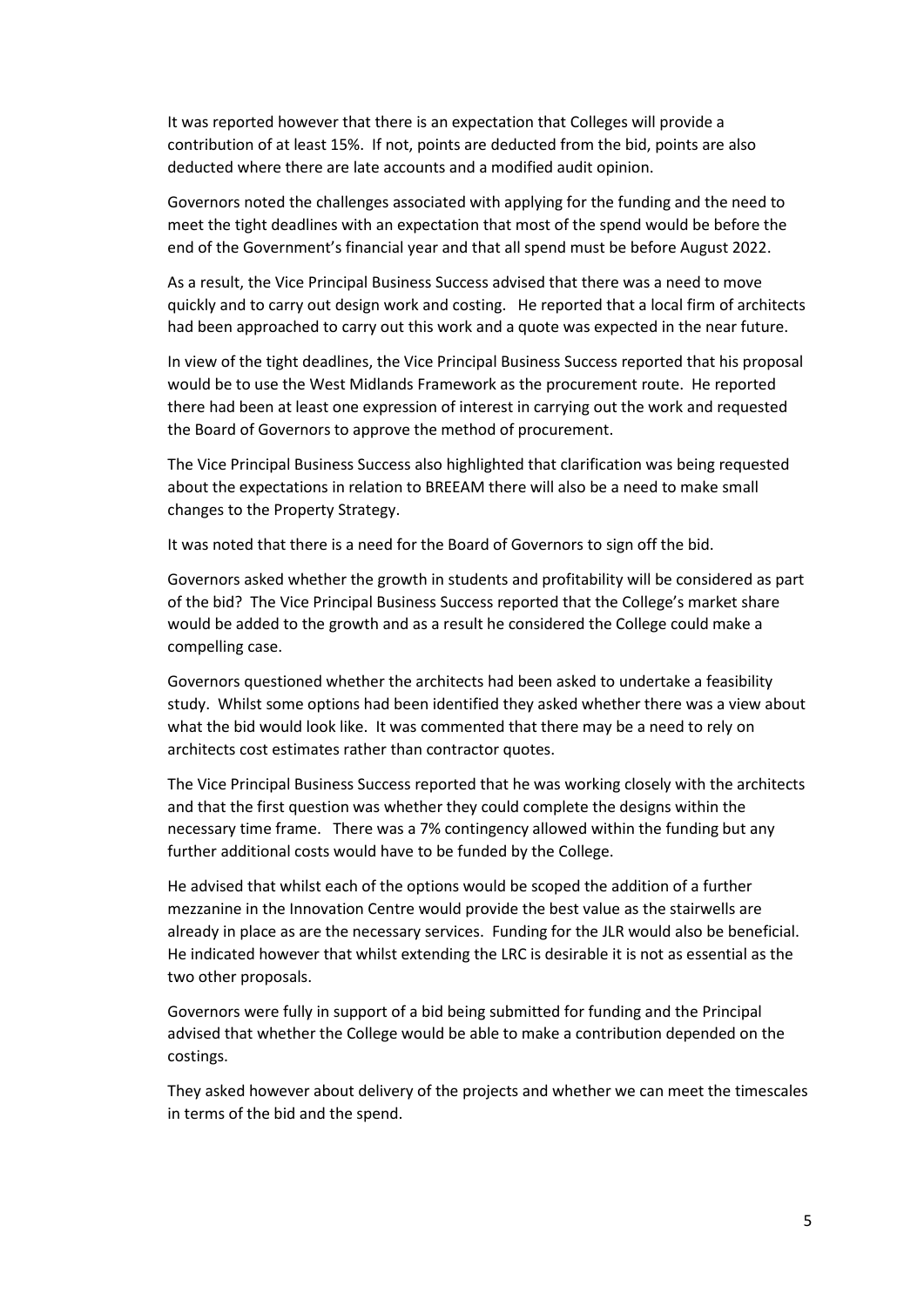They were advised that the developments that were being proposed had been envisaged when the buildings were designed and involve putting a floor into mezzanine areas. As a result, should be achievable within the timeframe.

It was proposed that the Campus Transformation Oversight Group should be asked to review the bid before it was submitted and that final approval of the bid be delegated to the Chair in consultation with the Group.

### **It was resolved that:**

- **- the Campus Transformation Oversight Group review the bid before it is submitted and that approval of the final bid be delegated to the Chair in consultation with the Group.**
- **- the Vice Principal Business Success be authorised to work with the architects in developing the designs and that the West Midlands Framework be used as the procurement route.**

# **Elective Vehicle (Confidential)**

# **40/21 STRATEGIC DEVELOPMENT IMPLEMENTATION PLAN (ITEM 7)**

The Principal presented the draft Strategic Development Implementation Plan and advised that an update would be provided in June with the final plan being presented for approval at the Board of Governors meeting in July.

Governors reported that they were content with the process of developing the plan

**It was resolved that the report be noted.**

# **41/21 COLLEGE REPORT (ITEM 8)**

The Vice Principal Student Engagement provided an update in relation to the College opening and reported that whilst from 17 May the Government had advised that masks could be removed in the classrooms, this practice has been maintained at the College

It was noted that the number of positive COVID19 cases at the College remain low and had not increased with the re-opening.

**The Board of Governors noted the ongoing College response to the pandemic and steps out of lockdown to support a safe environment for all.**

# **1. Student Engagement**

# Applications

The Board of Governors noted the report on the level of applications for full and part time provision and for HE and those areas which were seeing significant growth or a reduction in numbers.

Governors asked what provision is accessed by adult learners and were advised that these are mainly within the College's part time provision. This provision has been affected by the COVID 19 restrictions and applications may increase as adults become more confidence in accessing the College post lockdown.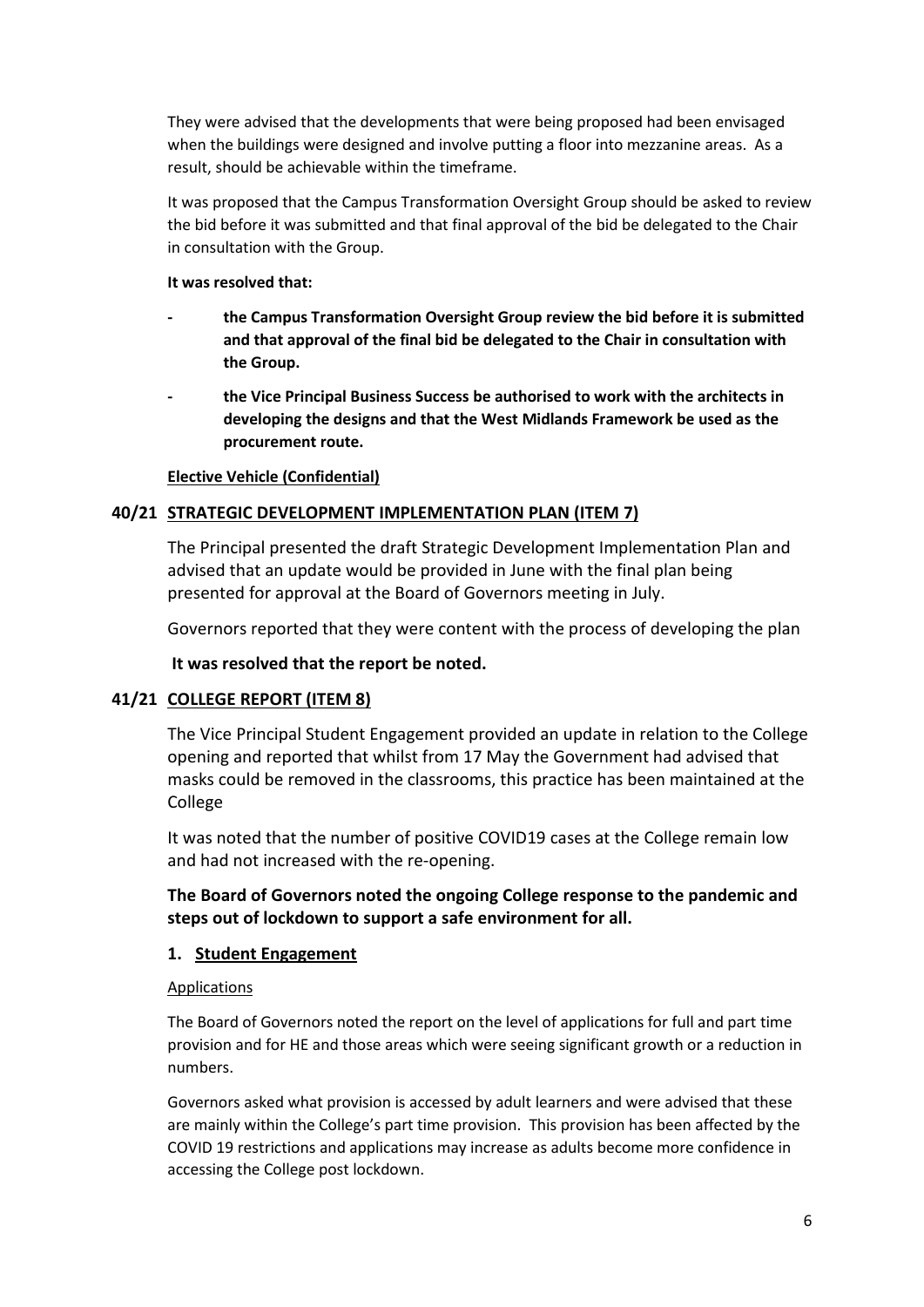Governors questioned whether the increases could be a reflection of students having contingencies in place and whether the position will change as students make their final choice.

The Vice Principal Student Engagement confirmed that some students will be applying to several institutions and that some may apply and stay at school. As a result the position continues to be monitored.

The Vice Principal Student Engagement also confirmed that withdrawals are being monitored and there is confidence in the numbers.

### Student Survey

The Vice Principal Student Engagement presented the report which detailed the outcome of the On Programme student survey of students on full time or substantial programmes.

It was noted that despite the COVID 19 restrictions, levels of student satisfaction remain high although the return rate was affected.

Governors were pleased to note the increase in overall satisfaction 'I would recommend the College to a friend' to 95% and that 96% of students indicated that they were proud to be a City of Wolverhampton College Students.

Governors also noted however where there were areas of concern and the effect of the move to online resources which it not the preferred learning style for all students and the lack of work experience and placement opportunities.

The Vice Principal Student Engagement highlighted that in relation to the College's HE provision there was a similar pattern of high levels of student satisfaction and that the comment relating to the Complaints Policy and procedure would be addressed as part of the induction process.

### *The Student Governor joined the meeting.*

The Vice Principal Student Engagement reported that after the survey is completed there are a number of focus groups held with students to discuss any issues raise and any recurring themes.

Governors noted the comment in relation to the College Complaints procedure and asked whether there is a risk that students are not aware of other policies and procedures and in particular whether the College is confident that the message and support in relation to safeguarding and pastoral care is strong enough.

The Vice Principal Student Engagement reported that safeguarding forms part of the student indication and that videos and presentations are made to individual groups of students. She advised that during lockdown monitoring had been enhanced and all students with safeguarding needs were provided with support.

The Vice Principal Student Engagement said that the College had seen an increase in safeguarding referrals and an increase of demand for the Counselling services so students are aware of where to go and seek help.

Governors commented that given the challenges faced this year, it was a major achievement to retain such high levels of student achievement.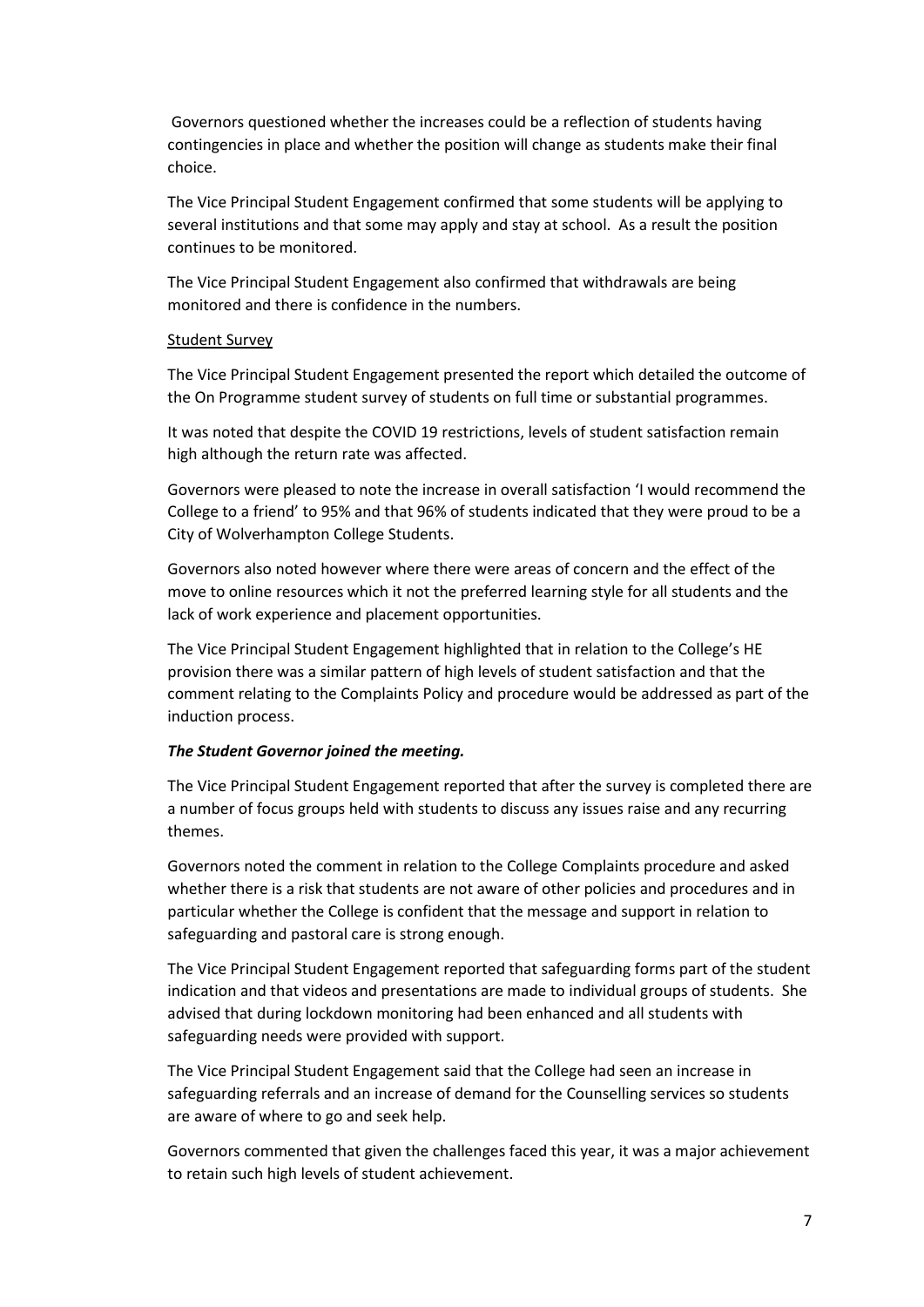The Safeguarding Governor also commented that from the information and feedback he has received, the College has a very good relationship and collaborates well with other agencies and has been pro-active in relation to safeguarding for some time.

Whilst a full safeguarding report is provided at the end of each academic year, the Vice Principal Student Engagement provides figures relating to levels of reporting in the meeting chat.

Governors said that the response from students to the survey evidences that they feel valued. It was noted that a major fact in student satisfaction is the staff at the College and the Vice Principal Student Engagement reported that to date nearly 600 nominations have been received from students for the staff 'star awards'.

### **The Board of Governors noted:**

**- the increased level of applications for full time provision in comparison to the same point last year, whilst recognising that part time application activity is lower.**

**- the positive student feedback obtained through in-year survey activity, despite the challenge of operating in a pandemic year.**

### **2. Student Success**

### Destinations report

The Vice Principal Student Success presented the report which provided Governors with headlines of student progression and destinations for 2019/20.

Analysis of the available data was included in the report and it was noted that the criteria for positive destinations has recently changed. In order to be a positive destination a student must progress to a destination relevant to their career or learning aim. As a result, the questioning and capture of data will need to be more intense.

student progresses to a destination relevant to their career or learning aim meaning that the questioning and capture of data will need to be more intense.

Whilst benchmarks were not currently available it was anticipated that that data from the West Midlands Group of Colleges will be available in June/July when a further report can be provided for consideration by the Board.

Governors were advised that in view of the changes the process for capturing data on destinations is being reviewed.

Governors noted the improvements in positive destinations for the 2019/20 year and the effect that the COVID19 pandemic may have had on the number of students finding employment.

Governors asked why volunteering was classed as a negative destination code.

The Vice Principal Student Success responded that this is not regarded as a positive destination as it is not considered to be linked to the learning aim.

### **The Board of Governors noted:**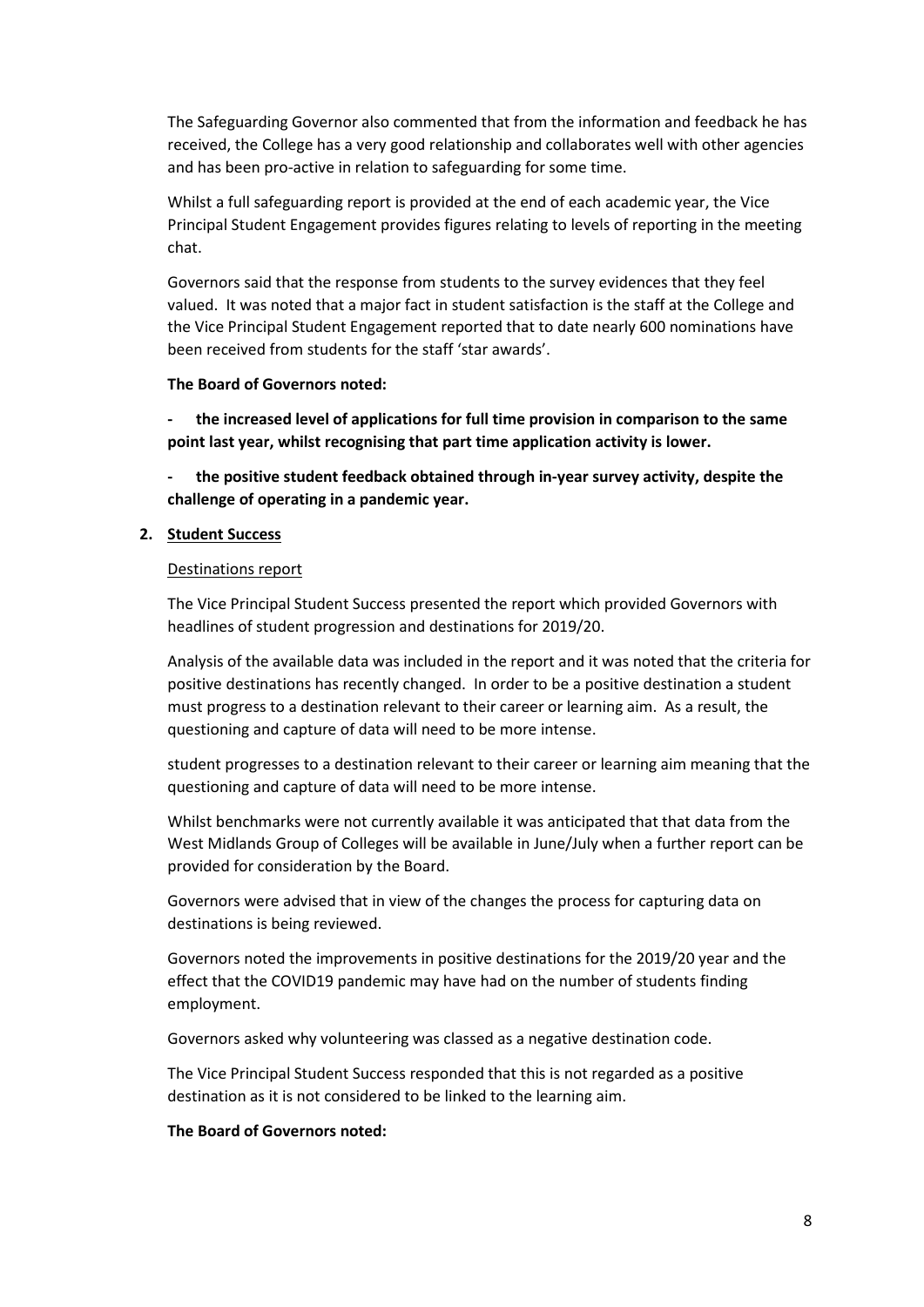**- that overall the College believes that it is continuing to be successful in enabling high levels of students to have aspirations and achieve a positive destination.**

**- that due to the increased importance placed on positive destinations the College needs to review its processes in capturing even more prevalent data.**

### **3. Business Success**

### Management Accounts

The Vice Principal Business Success presented the period 8 Management accounts to 31 March 2021.

Governors noted the operating surplus compared to the budgeted year to date position and the improved position. They also considered the overall variances in relation to income and in pay and non-pay savings.

In relation to the funding of adult provision the current forecast indicates that the College will reach the tolerance level of 90% and whilst for funding from the Combined Authority the forecast may be slightly less the have not previously clawed back funding, having taken a much broader view.

The Vice Principal Business Success reported that there was a risk to funding if the policy of the Combined Authority changed, but that the College had recently had its second provider review and the relationship with the authority was strong.

As a result there is a view that the financial outturn for the College will be positive in the context of the challenges that of the COVID 19 pandemic.

### **The Board of Governors noted the March 2021 management accounts and cashflow.**

### 2021/22 Budget

The Vice Principal Business Success highlighted key points from his report on the 2021/22 budget and that a further update would be provided at the meeting of the Board in June, with the final budget and financial plan being presented for approval at the meeting in July.

It was noted that over a 5 year period since 2017, there has been an upward trend in student numbers but there is a significant way to go to recover the losses between 2010 and 2017.

The Vice Principal Business Success advised that with the improving demographics the college can work towards recovering its position, but that the plans for the new build only assume that the College will return to approximately half the previous numbers. There will however be many opportunities to attract additional growth.

It was noted that currently no pay award has been factored into the budget for a pay increase but that the intention is to review this depending on affordability.

Governors were advised that in the coming months the position about the College's capital aspirations will become clearer and at that time there will be a need to discuss with the ESFA and the bank the unintended consequences of the Transaction Unit agreement the repayments for which commence in 2021/22 when it was anticipated that the CLQ development would have been completed.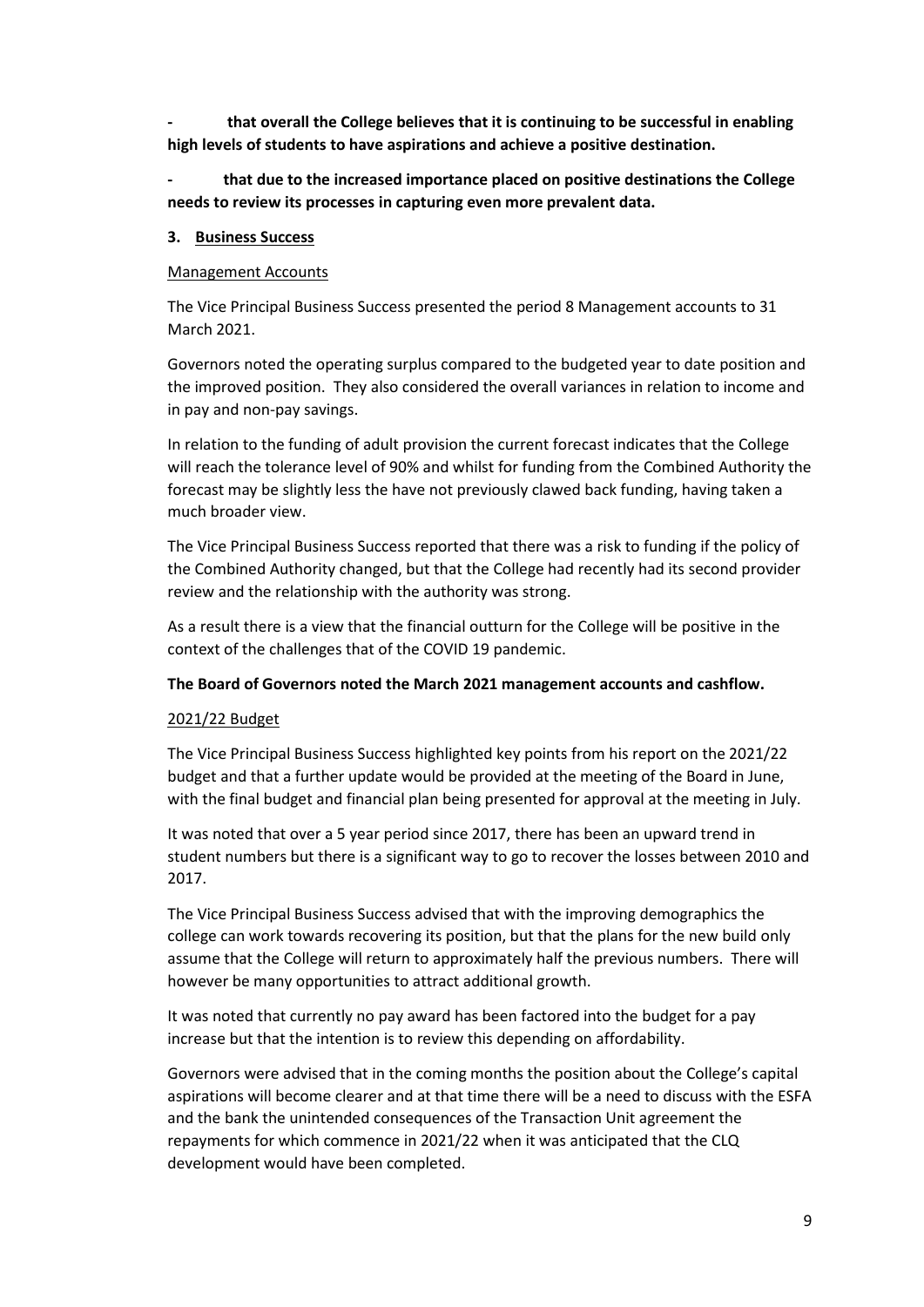### **The Board of Governors noted the status of the 2021/22 budget**

People Engagement (Confidential)

### **42/21 REPORT FROM THE AUDIT COMMITTEE (ITEM 9)**

The Chair of the Audit Committee presented the report which identified those matters which were considered by the Committee that require Board of Governors approval or attention.

### Internal Audit Reports

It was noted that Management had not accepted one recommendation made by the Internal Auditors in relation to the review of Financial Planning. As a result the Committee would be considering a further report at their next meeting.

The Vice Principal Business Success confirmed that he had discussed the matter with the Audit Manager and would be providing further information that may be sufficient to evidence that an independent validation had already taken place.

### Office for Student ILR Audit and Action Plan

The Board of Governors noted the outcome of the audit of the HE Student ILR.

### Risk Management Update

The Board of Governors reviewed the updated risk register and noted that it was envisaged that some of the COVID specific risks may change over the coming weeks.

### Fraud Processes and Procedures

The Board of Governors consider the updated Anti Fraud Policy, Fraud Response Plan, Anti Bribery Policy and the proposed amendments to the Financial Regulations.

### **It was resolved that the updated policies and procedures be approved.**

#### Post 16 Audit Code of Practice

The Chair highlighted the change to the Post 16 Audit Code of Practice removing the assurances by the ESFA in relation to the Individual Learning Record.

As the External Auditors had indicated that they did not have the capacity to carry out the additional work that would be necessary to provide these assurances, it had been agreed that the Vice Principal Business Success would speak to other audit firms on the West Midlands Framework.

The Vice Principal Business Success reported that having spoken to the other audit providers, one had indicated that they would be interested in carrying out the work, but that they would need to engage an appropriate specialist.

As a result Governors were advised that the current External Auditors would be asked to put in a reasonable tender to carry out this work.

It was noted that the intention is to go out to tender for the External Audit Service in 2021/22.